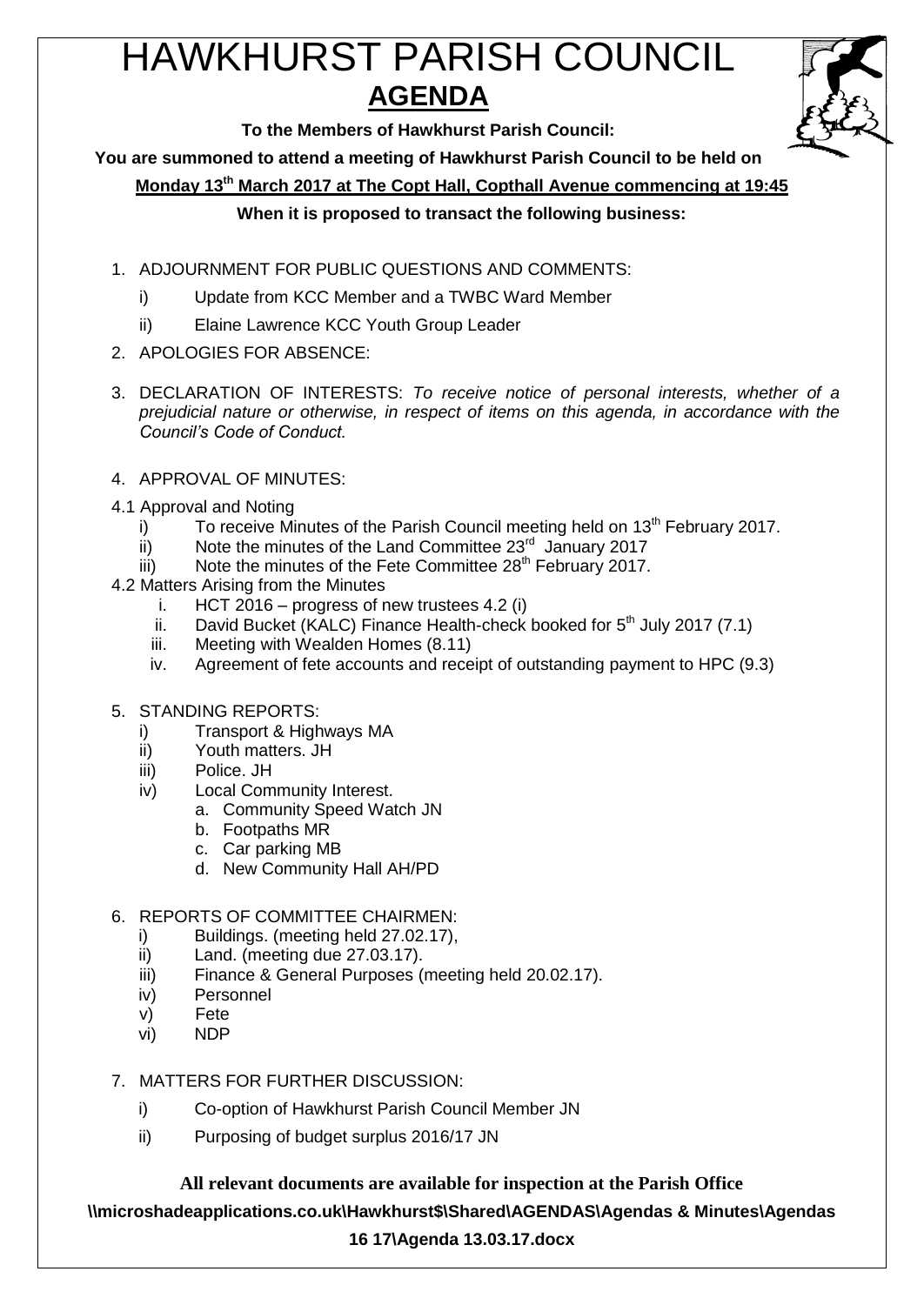- iii) Purposing of reserves JN
- iv) Youth Strategy JN
- 8. CORRESPONDENCE:
- 9. FINANCE:
- 10. PLANNING:
- 11. BURIAL & MEMORIAL:
- 12. NOTES & INFORMATION:
- 13. CONFIDENTIAL:

*Pursuant to section 1 (2) of the Public Bodies (Admission to Meetings) Act 1960 it is resolved that, because of the confidential nature of the business to be transacted, the public and the press leave the meeting during consideration of the following items:*

- i) Personnel Matter MB
- ii) Notes of NDP meeting  $24<sup>th</sup>$  Feb
- 14. CLOSURE:

Nicole Godwin, Clerk to the Parish Council

|                 | Date<br>Received | From                               | Subject                                                                             |
|-----------------|------------------|------------------------------------|-------------------------------------------------------------------------------------|
|                 | 14.02.17         | A resident                         | Goalposts on KGV, new KGV exit proposal, community<br>halls and footpaths.          |
| $\overline{2}$  | 20.02.17         | A resident of Tunbridge Wells      | Request for signage for Cranbrook Rd shops                                          |
| 3               | 25.02.17         | A resident                         | Concern about and objections to planning application<br>17/00383 - see item 8 - 109 |
| 4               | 27.02.17         | A different resident               | Concern about and objections to planning application<br>17/00383 - see item 8 - 109 |
| 5               | 27.02.17         | The Eliza Springett Trust          | Peter Dartnell re-confirmed by the trustees as HPC<br>nominee trustee               |
| 6               | 27.02.17         | <b>TWBC/KCC CIIr Sean Holden</b>   | Rubbish collection and possibility of a new tip                                     |
| $\overline{7}$  | 06.03.17         | The Thomas Iddenden Trust          | Accounts for 2016                                                                   |
| 8               | 06.03.17         | <b>Feltons Law</b>                 | Meeting with Wealden Homes 28.02.17                                                 |
| 9               | 07.03.17         | Hop Pickers Line Heritage<br>Group | Update on recent developments enclosing<br><b>Information Panel</b>                 |
| 10 <sup>°</sup> | 07.03.17         | Fix & Pix 2017                     | Thanks for HPC support.                                                             |

Agenda Item 8: Correspondence

# Agenda Item 9: Finance. INCOME AND EXPENDITURE FEBRUARY 2017

| Accounts for payment   | £ | 3,131.62 |
|------------------------|---|----------|
| Payment received       | £ | 3,621.80 |
|                        |   |          |
| <b>Net Expenditure</b> | £ | 490.18   |

**All relevant documents are available for inspection at the Parish Office**

**\\microshadeapplications.co.uk\Hawkhurst\$\Shared\AGENDAS\Agendas & Minutes\Agendas** 

**16 17\Agenda 13.03.17.docx**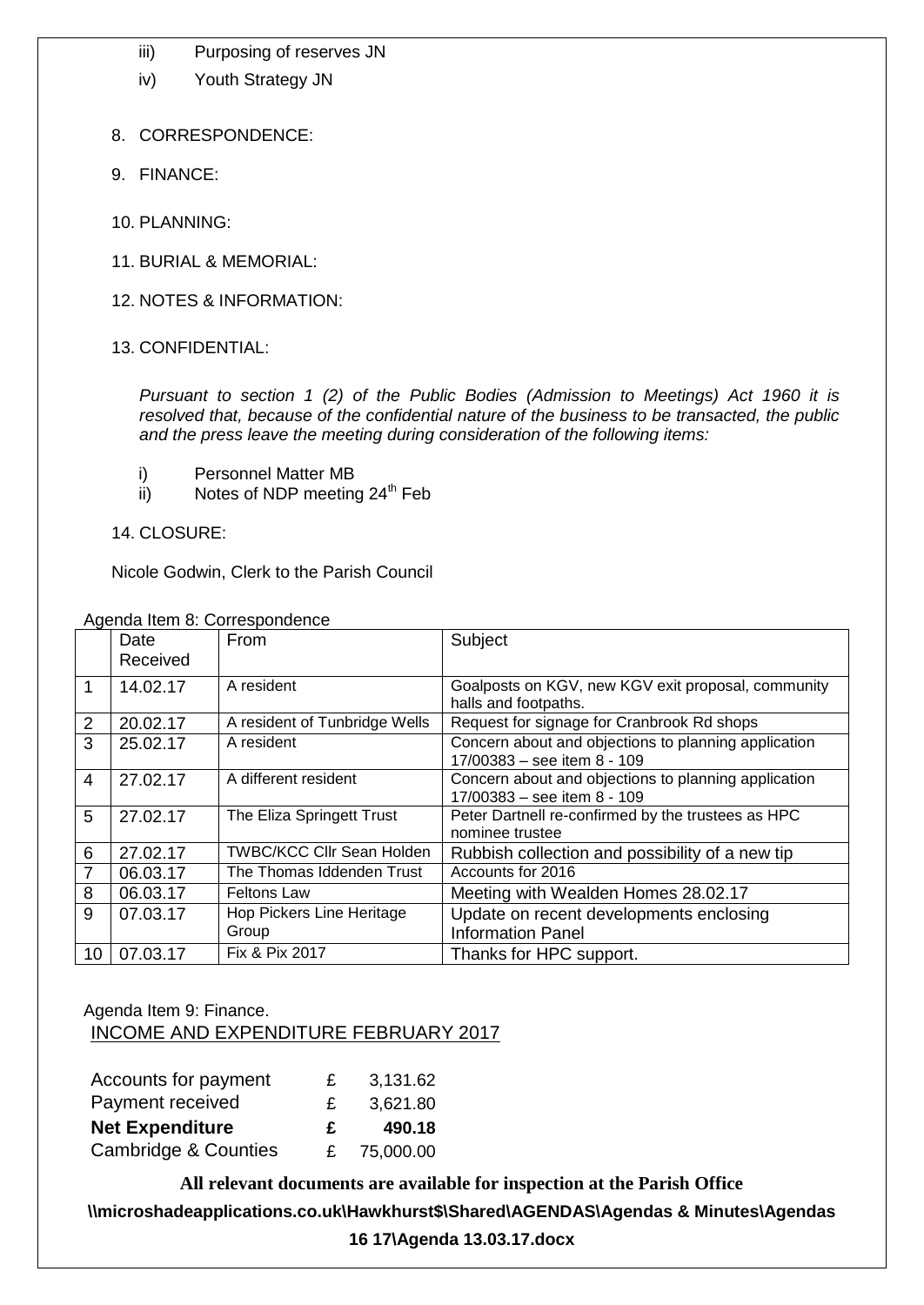| <b>Cambridge Building</b>    |    |           |
|------------------------------|----|-----------|
| Society                      | £  | 75,088.42 |
| <b>Lloyds Current</b>        | £  | 10,001.00 |
| <b>Lloyds Access Reserve</b> | £  | 69,205.09 |
| Petty Cash                   | £. | 13.41     |

9.1 Agreement to pay payments schedule.

9.2 Account reconciliation and petty cash check.

Agenda Item 10: Planning

10.1 Planning & Highways Information:

| Ref. No.      | Proposal                          | Location              | Comments                   |
|---------------|-----------------------------------|-----------------------|----------------------------|
| DCLG Feb 2017 | Fixing our broken housing         | Nationally            | <b>Excerpts from White</b> |
|               | market                            |                       | Paper from Secretary       |
|               |                                   |                       | of State                   |
| <b>TWBC</b>   | Air quality monitoring data       | Colonnade,            | Average 28µgm-3.           |
|               |                                   | Hawkhurst             | National objective         |
|               |                                   |                       | $40\mu$ gm-3               |
| Google Maps   | <b>Regular Traffic monitoring</b> | Hawkhurst A268/A229   | Online data                |
| 16/07790      | Construction of Industrial unit   | Nigel Collison Fuels, | Application withdrawn      |
|               |                                   | Cranbrook Road        |                            |
| <b>TWBC</b>   | Reg 17A letter to permit time     | <b>Hawkhurst NDP</b>  | <b>Extension to June</b>   |
|               | for discussion of examiner's      |                       | 30th                       |
|               | report on NDP.                    |                       |                            |

### 10.2 Planning TWBC Approved:

| Ref                                             | Proposal                                                                                                                | Location                                                | Comments/Valid                                          |
|-------------------------------------------------|-------------------------------------------------------------------------------------------------------------------------|---------------------------------------------------------|---------------------------------------------------------|
| 16/07521/LBC<br>16/07520/<br>and<br><b>FULL</b> | Conversion of Granary Cottage from<br>ancillary accommodation to self-<br>contained 4-Bed residential dwelling<br>house | Granary Cottage,<br>Slip Mill Lane                      |                                                         |
| 17/00092/FULL                                   | Change of use of units for dog<br>daycare and dog training                                                              | Units 5,6,7,<br>Springfield<br><b>Industrial Estate</b> | All doors and<br>windows must be<br>kept closed.        |
| 17/00025/TNOT<br>56                             | Erection of 20m Elara street pole with<br>equipment cabinet                                                             | Opposite<br><b>Hawkhurst Golf</b><br>Club, High Street  |                                                         |
| 16/500797/FUL                                   | Demolition of existing buildings and<br>erection of 16 residential units                                                | Woodham Hall,<br>Rye Road                               | New footpath and<br>£100K towards<br>affordable housing |
| 16/07064/LBC<br>and<br>16/07063/FULL            | Restoration of Barn and partial<br>conversion to home office and<br>ancillary accommodation                             | Beals Green Farm,<br><b>Heartenoak Road</b>             |                                                         |

10.3 Planning TWBC Refused:

| Ref. No.      | Proposal                                              | Location                              | Comments/Valid                                                                                     |
|---------------|-------------------------------------------------------|---------------------------------------|----------------------------------------------------------------------------------------------------|
| 169/07743/ADV | 2 freestanding adverts $\frac{1}{2}$<br>in brick wall | Hawkhurst<br>House,<br>Cranbrook Road | Scale, design and finish out of scale<br>with rural setting and visually intrusive<br>within AONB. |

#### 10.3 Planning Applications received:

[TWBC Planning Portal](http://www.tunbridgewells.gov.uk/residents/planning/planning-application-search)

|         | $\vert$ Nu $\vert$ Applicatio | <b>Proposal</b> | Location | <b>Comments</b> |
|---------|-------------------------------|-----------------|----------|-----------------|
| Imbe l' | n No                          |                 |          |                 |

**All relevant documents are available for inspection at the Parish Office**

**\\microshadeapplications.co.uk\Hawkhurst\$\Shared\AGENDAS\Agendas & Minutes\Agendas** 

# **16 17\Agenda 13.03.17.docx**